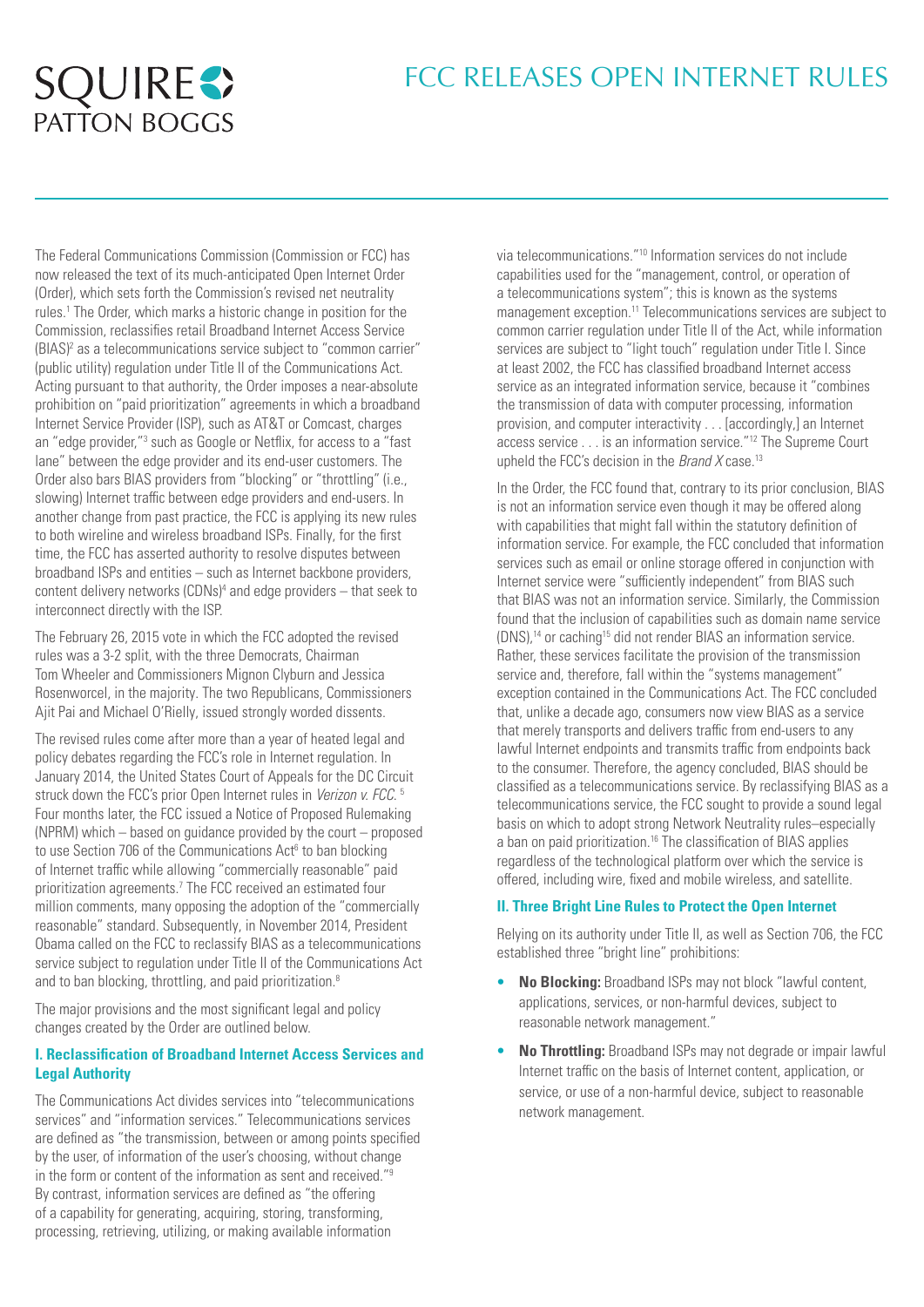• **No Paid Prioritization:** Broadband ISPs may not accept payment to provide an edge provider with access to a "fast lane" between the ISP and the end-user. Broadband ISPs may seek waivers of the rule against paid prioritization only if they can demonstrate that "a practice would provide some significant public interest benefit and would not harm the open nature of the Internet."17 This standard is likely to be very difficult, if not impossible, to meet.

### **III. Additional New Rules**

In addition to the three bright line rules, the FCC established a number of other new rules designed to protect against future conduct that may "threaten the Open Internet," including:

- **No Unreasonable Interference/Disadvantage Standard:** Broadband ISPs cannot "unreasonably interfere with or unreasonably disadvantage" the ability of consumers to select, access, and use the lawful content, applications, services, or devices they choose. Broadband ISPs also may not unreasonably interfere with or unreasonably disadvantage the ability of edge providers to make lawful content, applications, services, or devices available to end-users. The FCC will apply this rule on a case-by-case basis and the Order lays out a non-exhaustive list of factors to guide application of the rule. For example, the FCC found that a practice that allows end-user control and promotes consumer choice is less likely to unreasonably interfere with the end-user's ability to use the Internet as he or she wishes.<sup>18</sup>
- **Greater Transparency Requirements:** The Order implements transparency requirements that are more stringent than the transparency rules that the agency adopted in 2010, which were upheld by the DC Circuit in *Verizon*. The rules require broadband ISPs to publicly disclose accurate information concerning their network management practices, performance, and commercial terms of their Internet service. They establish a temporary exemption from the disclosure requirements for providers with 100,000 or fewer subscribers and direct the FCC's Consumer and Governmental Affairs Bureau to modify or remove that exemption by December 15, 2015.
- **Exception for Reasonable Network Management:** The rules provide an exception to the prohibitions against blocking and throttling for "reasonable network management." The FCC defines "network management" as a practice that has a primarily technical network management justification but not including other business practices. Network management is reasonable if it is primarily used for achieving a "legitimate network management purpose," taking into account the particular engineering attributes of the technology involved. However, the FCC expressly bars broadband ISPs from seeking to justify paid prioritization agreements as a form of network management.

# **IV. Application of the Open Internet Rules**

The FCC's prior Open Internet rules imposed few requirements on mobile providers. By contrast, the FCC's new rules apply equally to both fixed and mobile broadband Internet access service. To enable the FCC to apply common carrier regulations to mobile broadband providers, the FCC had to reclassify BIAS as a Commercial Mobile Radio Service (CMRS). The Communications Act, however, defines CMRS as services that are interconnected to "the public switched network." The FCC has long defined the "public switched network"

to mean the public switched *telephone* network. However, exercising authority granted by Congress to redefine "the public switched network" in response to changing conditions, the FCC expanded the definition to include the Internet. The blurring of the regulatory distinction between the telephone network and the Internet could have far-reaching consequences.

The FCC adopted a different approach to ISP interconnection. ISP Interconnection refers to the physical or logical connection of, and the exchange of traffic between, a broadband ISP and connecting networks. BIAS providers typically interconnect directly with Internet backbone providers. However, CDNs and edge providers may seek to directly interconnect with a BIAS provider in order to obtain faster access to end-users. Historically, ISP interconnection agreements have been viewed as purely commercial arrangements, not subject to FCC oversight. The FCC did not apply the substantive Open Internet rules to these agreements. However, the FCC stated that – because it views interconnection as a part of the telecommunications service that BIAS providers offer to their end-user customers – parties that have entered (or that seek to enter) such agreements could file complaints under Section 208 of the Communications Act and that the agency will take action, on a case-by-case basis, if it determines that the interconnection arrangements (or proposed agreements) do not meet the "just and reasonable" standard contained in Title II.

The substantive rules established in the Order do not apply to non-BIAS services. These services, previously known as "specialized services," include things like facilities-based VoIP offerings, heart monitors, or energy consumption sensors, that are sometimes offered by a broadband provider, but do not provide access to the Internet generally. However, such services may still be subject to enforcement action if the FCC finds that such a service is "providing the functional equivalent of broadband Internet access service or . . . is [being] used to evade the protections" of the Open Internet rules.

#### **V. Enforcement of the Open Internet Rules**

The Order provides that the FCC will enforce the Open Internet rules primarily through the investigation and processing of formal and informal complaints. The FCC may also issue advisory opinions and enforcement advisories. In addition, the FCC's Enforcement Bureau may request opinions from outside technical organizations. Finally, the Order establishes an "Open Internet Ombudsperson," who will be housed in the FCC's Consumer and Governmental Affairs Bureau. The ombudsperson will be tasked with assisting consumers, businesses, and organizations with Open Internet complaints and questions. The Ombudsperson has investigatory powers and may refer matters to the Enforcement Bureau.

#### **VI. Forbearance and the "Light-Touch" Regulatory Framework**

Title II contains a large number of requirements which were adopted to regulate monopoly telephone companies. As a result of the Commission's decision to reclassify BIAS as a telecommunications service, BIAS providers will now be subject to many of these provisions. Since 1996, however, the FCC has had the authority to "forbear" from applying these rules where the FCC determines that: (1) enforcement is not necessary to ensure that the practices of a common carrier are just and reasonable, (2) enforcement is not necessary for consumer protection reasons or (3) forbearance is in the public interest.19 Up until now, the FCC has exercised its forbearance power when it has determined that a market has become sufficiently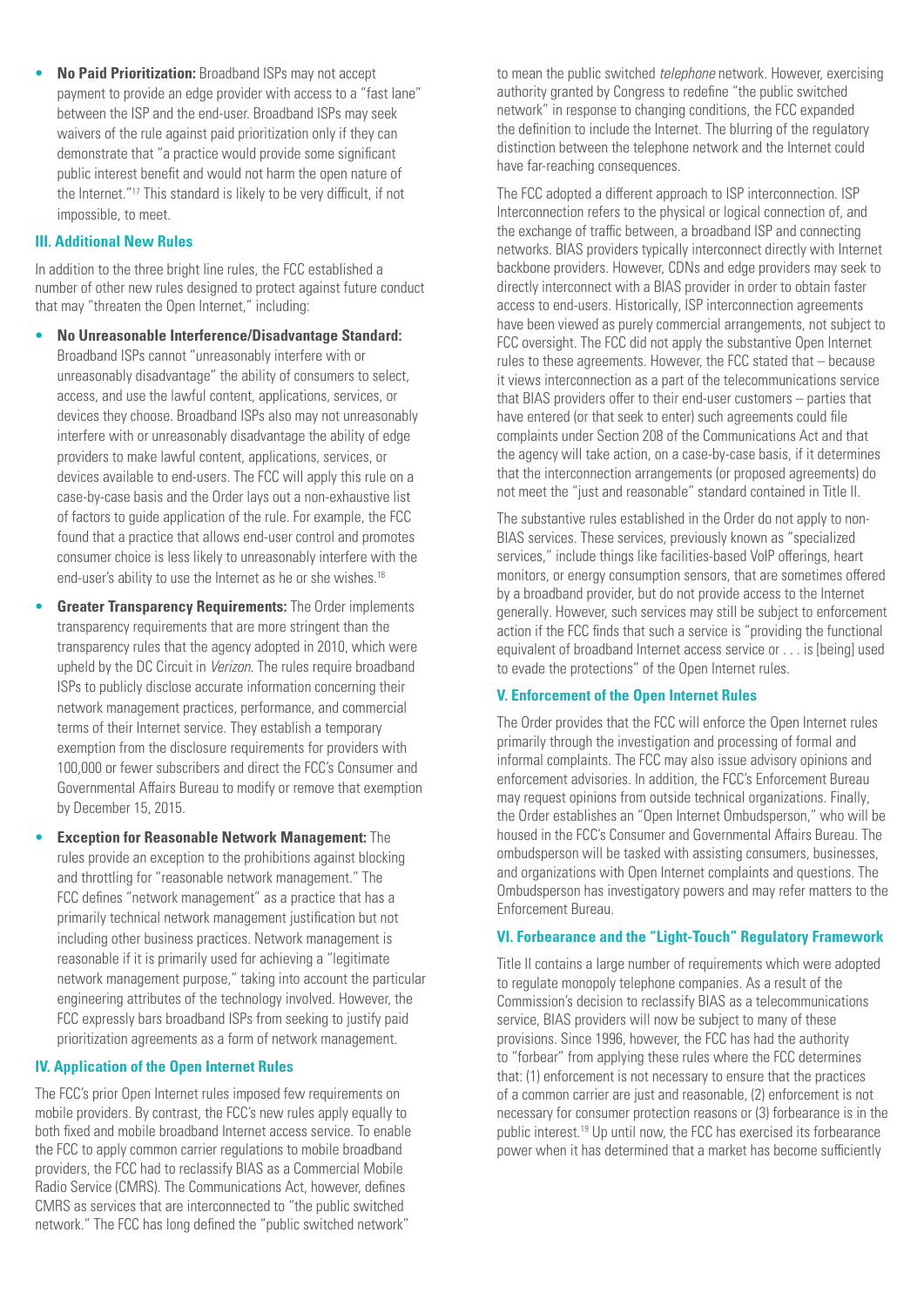competitive. In the present case, however, the FCC decided to forbear from applying many of these provisions to BIAS notwithstanding its conclusion that the BIAS market is not fully competitive.

The following provisions of Title II **will apply** to providers of Broadband Internet Access Services, who are now classified as common carriers:

- **"Just and Reasonable" Service and Charges:** Section 201 requires that "all charges, practices, classifications, and regulations" relating to communications service "shall be just and reasonable."
- **Discriminations and Preferences:** Section 202 prohibits common carriers from making any "unjust or unreasonable discrimination in charges, practices, classifications, regulations, facilities, or services" in connection with communications services, or giving any "undue or unreasonable preference or advantage" to any person or persons.
- **Complaints:** Section 208 provides that any person, political body, municipal organization or State commission may file a petition with the FCC stating a complaint regarding any common carrier. The FCC then forwards the complaint to the common carrier, which is required to answer the complaint. Unless the carrier redresses the injury appropriately and directly, the FCC is required to investigate the matter "by such means as it shall deem proper."
- **Enforcement Provisions:** Several Title II provisions provide that carriers who violate any applicable provision of Title II are liable to the persons injured for full damages plus reasonable attorneys' fees (Section 206). To recover damages, persons may file a complaint with the FCC or bring suit in district court, but may not do both (Section 207). These provisions also authorize the FCC, after a hearing on a complaint, to award damages to the complainant and issue an order directing the carrier to pay those damages (Section 209). Finally, Title II imposes liability on receivers and operating trustees of common carriers and to common carriers for actions of their officers and agents when acting within the scope of their employment (Section 216 and 217).
- **Privacy of Customer Information:** Section 222 establishes privacy protections for customer information; primarily, it sets forth the carriers' duty to protect the confidentiality of proprietary information of and relating to other carriers, equipment manufacturers, and customers (Section 222(a)). "Proprietary information" is not defined in the statute but has been defined by the FCC as "all types of information that should not be exposed widely to the public." Section 222(c) requires carriers to generally maintain the confidentiality of Customer Proprietary Network Information (CPNI) collected by virtue of its provision of a telecommunications service. In this case, the FCC will apply the statutory provision but forbear from applying its existing implementing rules, which were tailored to voice service. The FCC will conduct a separate rulemaking to implement customer information privacy rules that are appropriate for BIAS.<sup>20</sup>
- **Fair Access to Poles and Conduits:** A "pole attachment" is "any attachment" by a telecommunications service provider to a pole, duct, conduit or right-of-way owned or controlled by a

utility. Under section 224, the FCC has authority to "regulate the rates, terms, and conditions for pole attachments to provide that such terms are just and reasonable. The FCC is required to adopt procedures necessary and appropriate to hear and resolve complaints concerning such rates, terms and conditions." The FCC believes that this provision will facilitate broadband deployment by reducing the cost of accessing passive infrastructure.

• **Access for Persons with Disabilities:** Several Title II provisions provide for access to telecommunications services by persons with disabilities. Section 225 establishes and governs telecommunications relay services (TRS), which are telephone services that provide deaf, hard of hearing, deaf-blind or speechdisabled persons the ability to engage in communication in a manner functionally equivalent to that of a person without a disability. Carriers providing telephone voice transmission services are required to provide TRS in their service areas (Section 225(c)). The FCC is required to establish rules and standards to regulate TRS (Section 225(d)).

Section 255 provides that telecommunications equipment manufacturers and service providers must ensure that their equipment or service is accessible to and usable by individuals with disabilities, if "readily achievable" (a term of art meaning "easily accomplishable . . . without much difficulty or expense") (Sections 255(b) and (c)). Where not readily achievable, manufacturers or providers are required to ensure that the equipment or service is compatible with "existing peripheral devices" or "commonly used" equipment used by individuals to achieve access (Section 255(d)).

Finally, section 251(a)(2) provides that carriers have the duty not to install network features, functions, or capabilities that are not compliant with the FCC's guidelines and standards issued under Section 255.

• **Universal Service** (Sections 254(a)-(c), (e)-(f), (h)-(j), (l) and 214(e)): At least initially, broadband ISPs will not be required to make new universal service contributions. However, certain aspects of universal service are now applicable to BIAS. Specifically, these rules contain the basic principles of universal service including the provision of advanced telecommunications services to all regions of the nation at just, reasonable and affordable rates (Section 254(b)). This is an evolving level of service that the FCC must periodically review and establish (Section 254(c)).

If carriers meet certain eligibility requirements, they are entitled to receive universal service support (Section 214(e)), which they must then use to provide, maintain and upgrade advances telecommunications facilities and services (Section 254(e)). The FCC and state commissions are charged with designating carriers eligible to receive universal service support (Section 214(e)).

Special requirements apply to the provision of service to rural healthcare providers and schools and libraries (Section 254(h)). As a general matter, carriers are required to, upon receiving a "bona fide request," provide telecommunications services necessary for the provision of healthcare services to rural healthcare providers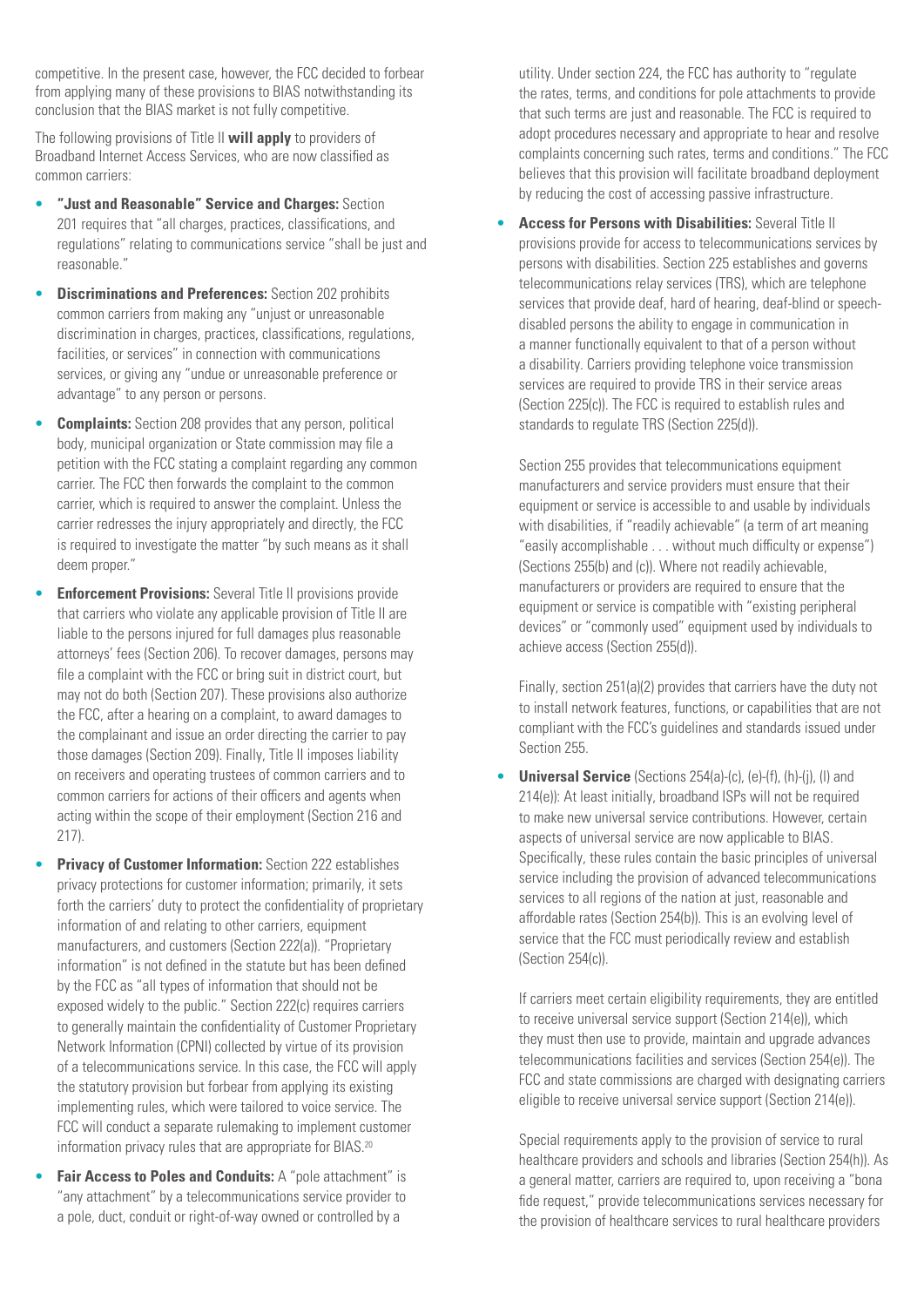at rates reasonably comparable to rates charged for similar services in urban areas (Section 254(h)(1)(A)), and the provision of service to libraries and elementary and secondary schools for educational purposes at rates less than the amounts charged for similar services to other parties (Section 254(h)(1)(B)).

States are entitled to make regulations that are not inconsistent with the FCC's rules to preserve and advance universal service (Section 254(f)). Both states and the FCC are charged with ensuring that universal service is available at rates that are just, reasonable, and affordable (Section 254(i)).

While the FCC will apply the foregoing Title II provisions to BIAS providers, it will forbear from applying the provisions set forth below:

• **Universal Service Contributions:** Under section 254, all telecommunications carriers providing interstate telecommunications services are required to contribute to universal service support mechanisms designed to ensure universal access to telecommunications services. Historically, such contributions have been based on a percentage of providers' "end-user telecommunications revenue." The current percentage is 16.8%; the proposed contribution factor for the second quarter of 2015 is 17.4%. Providers typically pass these costs on to their customers. As a result of the reclassification of BIAS as a telecommunications service, broadband ISPs (and, ultimately, their customers) are subject to these charges.

The FCC will forbear from applying to broadband ISPs sections 254(d), (g) and (k), which set out the contribution obligations. Broadband ISPs will therefore not be required to make universal service contributions based on revenue from the provision of BIAS at the present time. The FCC will address this issue in an ongoing proceeding concerning universal service contribution reform, which is considering how contributions should be assessed in the future.<sup>21</sup>

- **Tariffing:** The FCC will forbear from requiring broadband ISPs to file (and obtain advanced FCC approval of) tariffs specifying the standardized prices, terms, and conditions on which they will provide service under sections 203 and 204. However, end-users will be able to bring a complaint about rates under section 208. This could result in "ex post" ratemaking, in which the FCC invalidates effective rates (and potentially requires refunds) on the grounds that the rates were not just and reasonable or were unreasonably discriminatory. An FCC decision finding a rate unreasonable as applied to a single complaining party could lead to class action lawsuits on behalf of all customers who paid the same rate. The FCC notes that this has not occurred in the cellular market, which is subject to a comparable Title II with forbearance regime. However, unlike the BIAS market, the cellular market is effectively competitive.
- **Enforcement Provisions:** The FCC will forbear from exercising its authority under section 205 to prescribe rates and practices. The rules also forbear from section 212, empowering the FCC to monitor interlocking directorates.
- **Information Collecting and Reporting Provisions:** The FCC will forbear from applying the information collection and reporting provisions in sections 211, 213, 215 and 218-220.
- **Section 214 Discontinuance, Transfer of Control, and Network Reliability Approval:** The FCC will partially forbear from applying the portions of section 214 that require approvals for discontinuance, transfers of control and network reliability of telecommunications services.
- **Interconnection and Market-Opening Provisions:** The FCC will forbear from applying sections 251, 252 and 256, which pertain to the FCC's authority to establish procedures for effective and efficient interconnection and require telecommunications carriers to interconnect with the facilities and equipment of other telecommunications carriers.
- **Subscriber Charges:** The FCC will forbear from enforcing the prohibition on unauthorized carrier charges under section 258.

The FCC contends that, by forbearing from a significant number of statutory requirements, it has created a Title II "tailored for the 21st century."22 However, one of the dissenting Commissioners derided this as "fauxbearance"<sup>23</sup> because the agency can use the remaining Title II provisions – such as the prohibition of unjust and unreasonable discrimination in charges, practices, classifications, regulations, facilities, or services contained in section 202(a) – to impose comparable requirements.

# **VII. Next Steps**

The Open Internet rules will be published in the Federal Register within a few weeks. After publication in the Federal Register, affected parties will have 60 days to file petitions for review, most likely in the DC Circuit. Oral arguments on petitions for review will likely occur in the fall of 2015 and a decision from the court would be likely by the end of 2015. If the case goes to the United States Supreme Court, there may not be a final resolution until the first half of 2017.

The major issues likely to be raised are:

- Whether the FCC provided sufficient notice and opportunity for comment given the significant differences in the rules adopted as compared to the *2014 Open Internet NPRM*;
- Whether the FCC lawfully reclassified BIAS as a telecommunications service;
- Whether the FCC has the authority to apply common carrier regulation to wireless BIAS providers;
- Whether the FCC can impose an absolute prohibition against offering paid prioritization on a common carrier;
- Whether the FCC has the authority to regulate the interconnection agreements of ISPs; and
- Whether the FCC appropriately applied the statutory forbearance requirement.

While these are serious challenges to the FCC's Order, the FCC is entitled to significant deference from the courts and has made significant efforts to try to anticipate the likely challenges. As a result, it is not possible to predict the outcome with certainty. What is certain is that broadband ISPs, edge providers, end-users and investors are entering a period of increased regulatory uncertainty. In addition, besides the inevitable judicial challenges, Congress might seek to alter the FCC's decision. However, at least in the near term, Congress is unlikely to be able to enact any legislation that the President would sign.